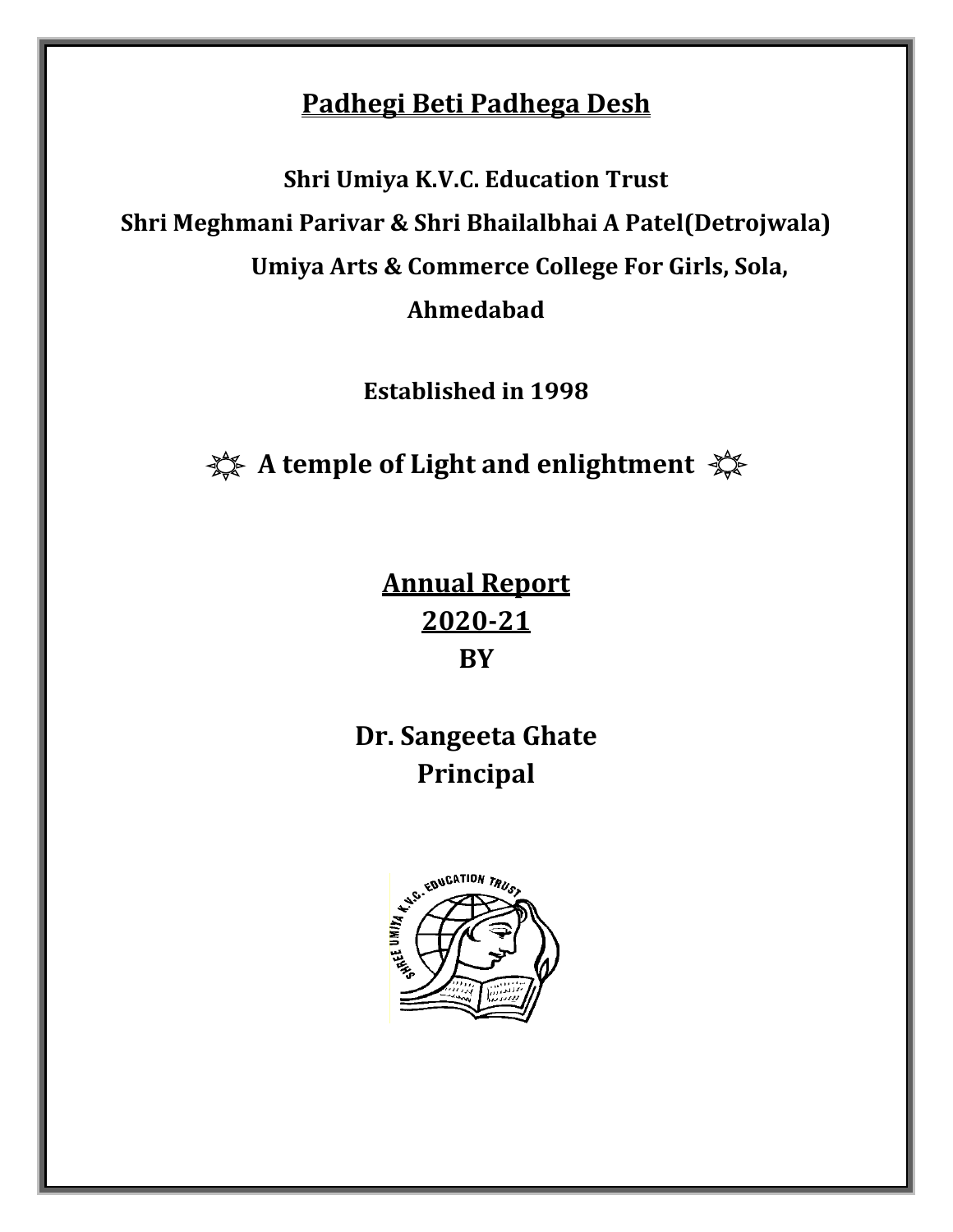The spread of Pandemic Covid-19 has drastically disrupted every aspect of human life including Education. This outbreak taught us that change is inevitable and also taught us to opt for platforms and techniques in teaching which have never been used so extensively before in education.

We, at **Shree Meghmani Parivar and Shree Bhailalbhai A Patel Arts and Commerce College for Girls**, took this as a challenge and made sure that no student leaves education midway because of this situation and worked to reach out to one and all of them and take care of their education and overall well-being.

The college attempts to impart quality education. Various initiatives were taken continuously to smoothen and improve Teaching-Learning process.

### **I am now going to touch upon some important milestone areas in which we have worked in this year, and which are as follows:**

- ➢ We successfully uploaded the Self-Study Report to NAAC (Bangalore) for Assessment and Re-accreditation. I would like to make a special mention that this is for the third time that we are participating in it, although it was very challenging to complete it in pandemic situation. Here I would like congratulate the entire team consisting of the IQAC co-ordinator, Steering Committee Members and whole Umiya family for timely completion of work with full sincerity and dedication.
- ➢ This year the UGC granted 9 Skills Development Courses (4 Degree and 5 Diploma) to our college. We started 3 Diloma Courses – (i) Fashion Designing & Tailoring, (ii) GST, TallY & Accounts, and, (iii) Beauty, Wellness and Cosmetology.
- $\triangleright$  One new initiative we undertook this year was to go for Academic & Administrative Audit for academic year 2019 & 2020. A threemember committee was formed to do this and they have given recommendations and suggestions for improvement in Teaching and Learning.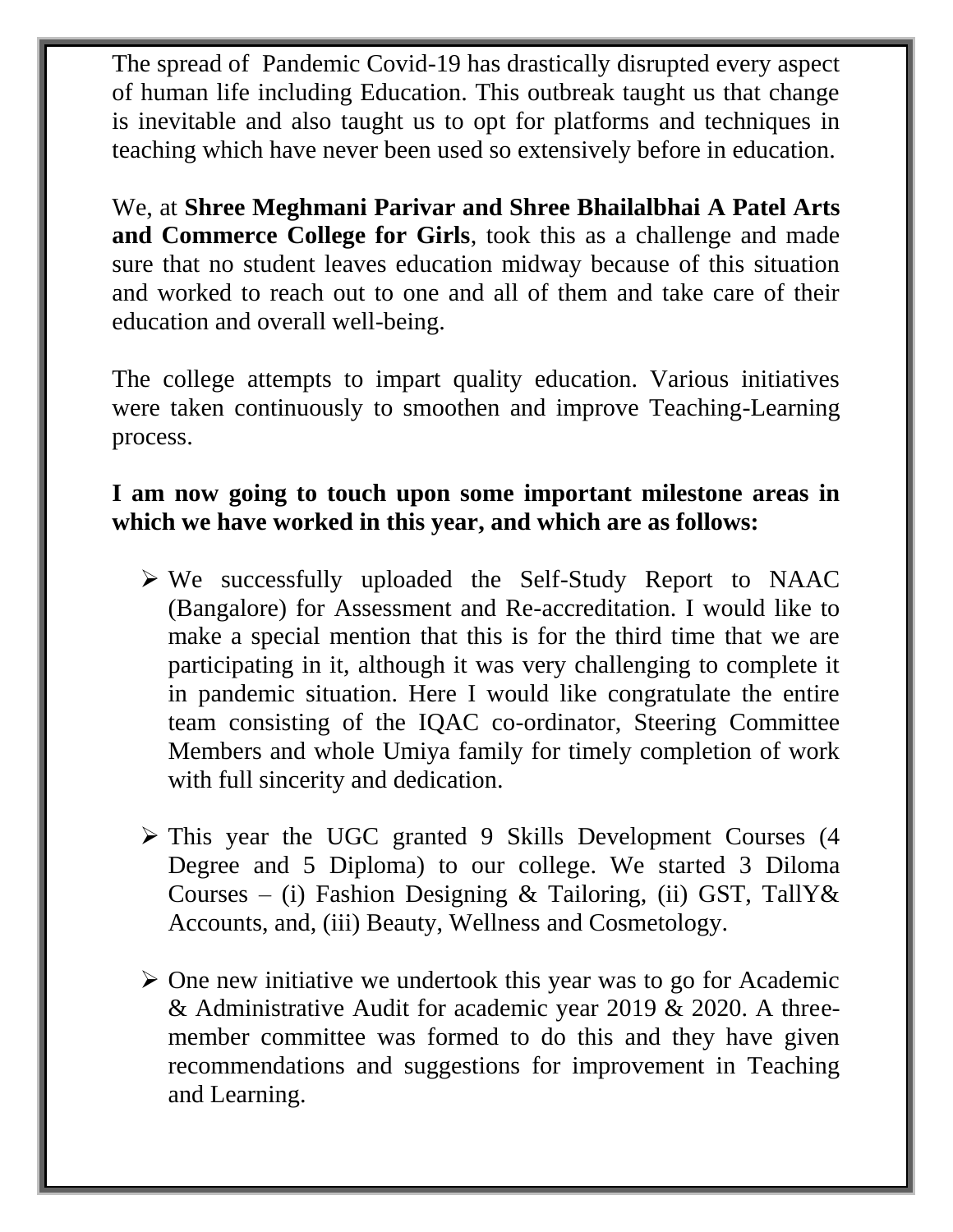- ➢ We signed MOUs with reputed Banks, NGOs, Skill Development Agencies, Corporate Houses and Academic Institutions to run Diploma Courses for students, internships, for placements and for student and faculty exchange.
- ➢ In-spite of pandemic situation, we offered various Short-Term Courses to students such as - Vocal-for –Local, Foundation Course in English, Proficiency in Hindi, Proficiency in Gujarati and Young Ambassador.
- ➢ We arranged for various National & State Level webinars for students and faculty members. We had a lecture series for students on 'Re-inventing the *Shakti* Within';we had lectures on topics such as Recognise, Resist and Report sexual abuse, Physical Fitness & Wellness in Higher Education, Women Empowerment – our Right & Responsibility, and Importance of Nutritious Food for College Girls.
- ➢ We celebrated Various 'Days' such as International Women's Day, Youth Day, and birth anniversary of NetajiSubhashchandra Bose, National Voter's Day and Gandhi *Nirvan Divas.*
- ➢ This year we focused on psychological counselling as one of our major activities. *Sauhard*, an NGO with whom we have tied up, gave training to ambassadors from all semesters and prepared them to counsel their fellow-mates in turn.
- ➢ Our psychologist Dr. Preeti Tiwari played a very important role and conducted counselling sessions with many students.
- ➢ Many types of work of social contribution was done by students during pandemic such as - distribution of masks and help in creating awareness of social distancing, onhighways the students of civil defence helped home guards and police personnel to maintain lockdown, performed duties in containment zones, also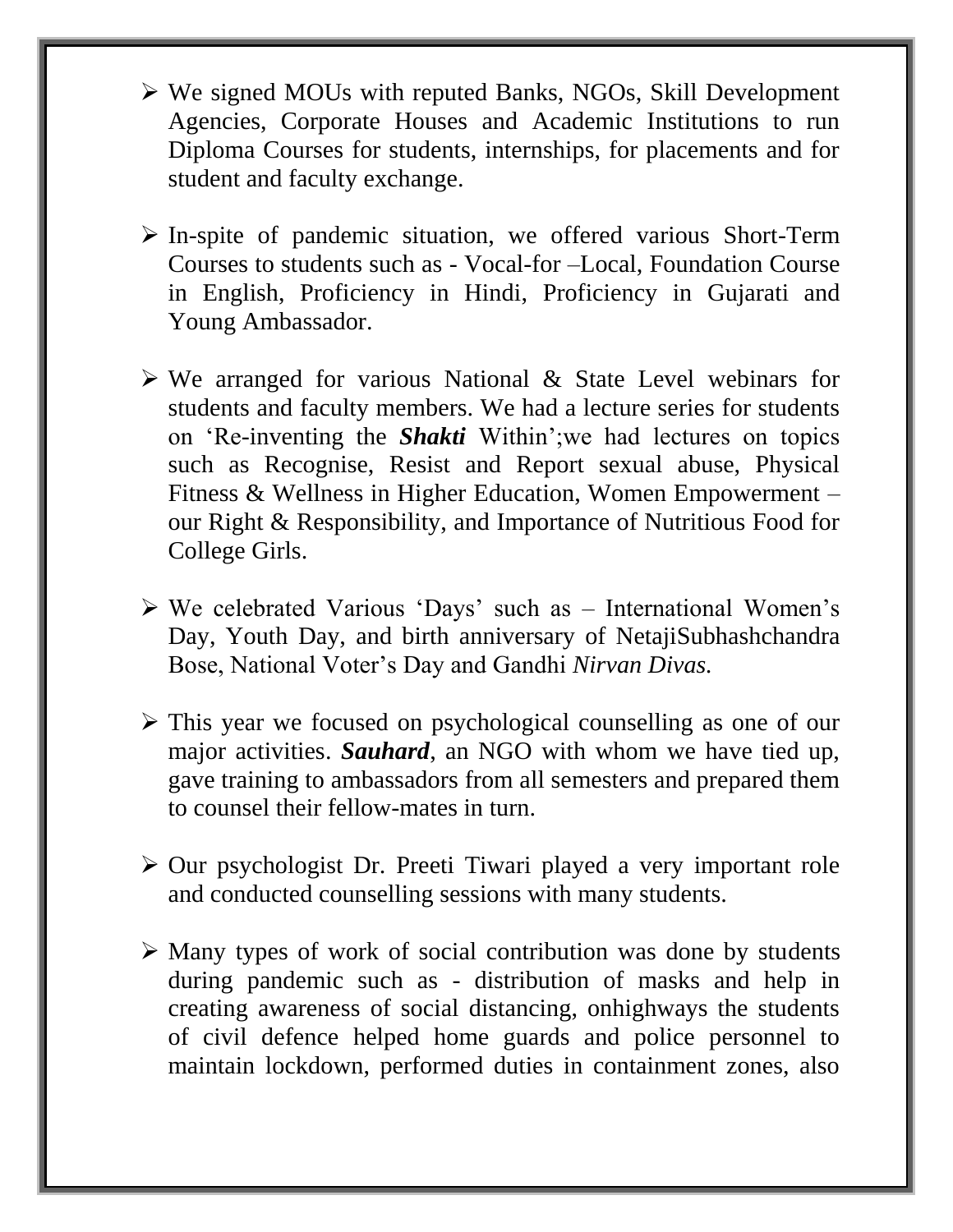helped in RT-PCR testing centers, in creating awareness among people towards importance in getting vaccinated.

- ➢ We also arranged for a vaccination camp in college. A total of 105 people were vaccinated in one day.
- ➢ Head of Sociology Department Dr. Dinesh Kanzaria participated in National Para-Swimming Championship 20-21 at National Level, Bangalore and won Silver Medal in 100 meters event and Bronze Medal in 50 meters back-stroke event.
- ➢ NCC care-taker and officer, Ms Poonam Zala undertook 3-months training from  $7<sup>th</sup>$  February to  $7<sup>th</sup>$  May at Gwalior to become Associate NCC Officer.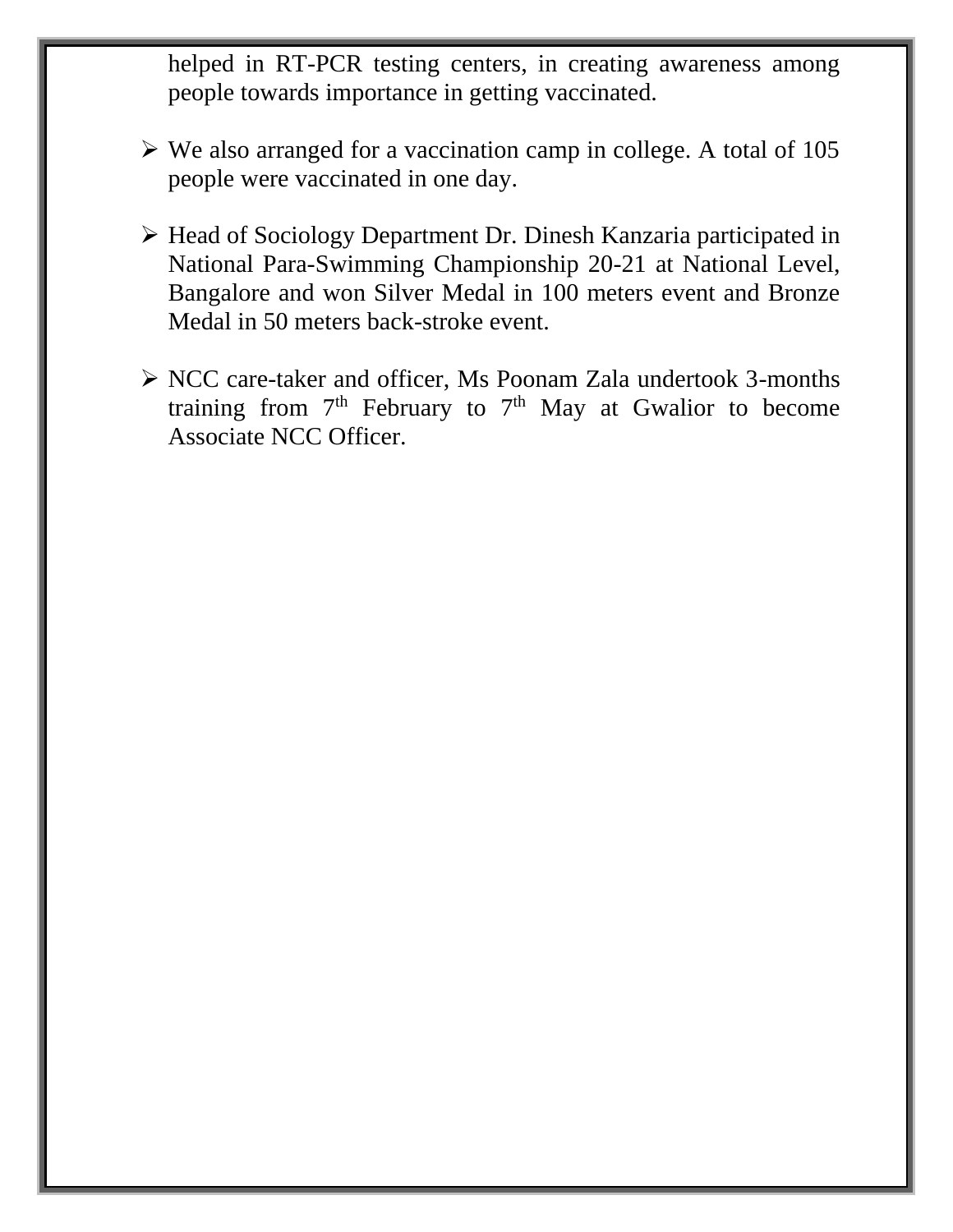## **DEPARTMENTAL ACTIVITIES**

## **(2020-21)**

## **Department of English**

| No.            | <b>Activities</b>                        | Date       | <b>Invited Guest</b>             | <b>Students</b><br>Participated |
|----------------|------------------------------------------|------------|----------------------------------|---------------------------------|
| $\mathbf{1}$   | Faculty Exchange programme               | 09-03-2021 | Dr. Geeta Chaudhari              | 14                              |
| $\overline{2}$ | Faculty Exchange programme               | 10-03-2021 | Dr.Rucha Brahmbhatt              | 15                              |
| 3              | Faculty Exchange programme               | 12-03-2021 | Associate Prof.<br>BhartsinghRao | 14                              |
| 4              | Faculty Exchange programme               | 13-03-2021 | Dr.Rajesh H. Mehta               | 13                              |
| 5              | International Women's Day<br>Celebration | 08-03-2021 |                                  | 34                              |
| 6              | Lecture series Aristotle                 | 08-04-2021 | Dr.Jorsvaja                      | 68                              |
| $\overline{7}$ | Lecture series Figures of Speech         | 09-04-2021 | Prof.RajeshBarot                 |                                 |
| 8              | Faculty exchange programme               | 10-03-2021 | Dr. Ajitha Nair                  | 35                              |
| 9              | Faculty exchange programme               | 12-03-2021 | Dr.SagarVyas                     | 35                              |

# **Department of Hindi**

| No. | <b>Activities</b>                                     | Date       | <b>Invited Guest</b>                              | <b>Students</b><br>Participated |
|-----|-------------------------------------------------------|------------|---------------------------------------------------|---------------------------------|
|     | Proficiency in Hindi Language                         |            | $03-03-2021$ Dr.R.B.Singh                         | 18                              |
|     | Efficiency and creative<br>Language Practice in Hindi | 04-03-2021 | Prof.S.k.Patel                                    | 18                              |
|     | <b>Influence of Western Poetics</b>                   | 18-03-2021 | Prin.Dr.Mamta Sharma<br><b>Vivekanand College</b> | 20                              |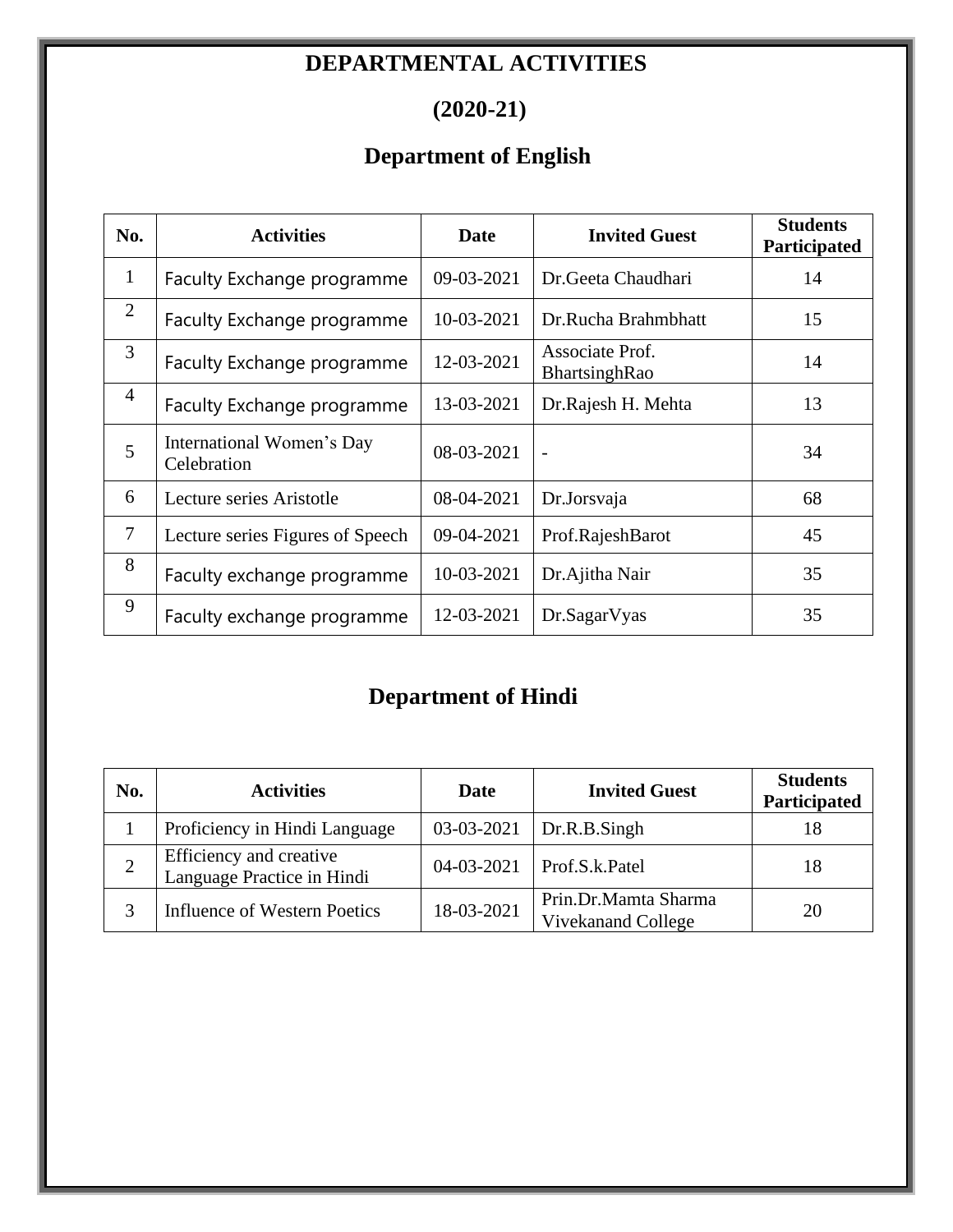# **Department of Gujarati**

| No.            | <b>Activities</b>                           | <b>Date</b>                    | <b>Invited Guest</b>                                | <b>Students</b><br>Participated |
|----------------|---------------------------------------------|--------------------------------|-----------------------------------------------------|---------------------------------|
| $\mathbf{1}$   | સર્જક સાથે સંવાદ:શ્રી ધ્રુવભટ્ટ<br>(online) | 01-09-2020                     | શ્રી ધ્રુવભટ્ટ                                      | 28                              |
| 2              | ભાષા સજ્જતા કાર્યશિબિર                      | 27-01-2021<br>To<br>28-01-2021 | ડો.અજય રાવલ<br>પ્રા.સોનલ દેસાઇ                      | 61                              |
| $\overline{3}$ | વિશ્વમાતૃભાષા દિવસ ઉજવણી                    | 22-02-2021                     | ડો.અજય રાવલ<br>પ્રો.નિર્મલા જોશી                    | 34                              |
| 4              | ફેકલ્ટી એક્સયેંન્જ                          | 09-03-2021                     | ડો.લીના સ્વાદિયા                                    | 58                              |
| 5              | ફેકલ્ટી એક્સર્યેન્જ                         | 10-03-2021                     | ડો.દિપક પંડ્યા                                      | 54                              |
| 6              | ફેકલ્ટી એક્સર્યેન્જ                         | 12-03-2021                     | ડો.લીના સ્વાદિયા                                    | 52                              |
| $\overline{7}$ | ફેકલ્ટી એક્સર્યેન્જ                         | 13-03-2021                     | ડો.સમીર ભક્ર                                        | 58                              |
| 8              | ફેકલ્ટી એક્સર્યેન્જ                         | 09-03-2021                     | ડો.અજય રાવલ (સમર્પણ<br>આરર્સ કોલેજ,ગાંધીનગર)        | 32                              |
| 9              | ફેકલ્ટી એક્સર્યેન્જ                         | 12-03-2021                     | ડો.અજય રાવલ (યોધરી<br>મહિલા કોલેજ,ગાંધીનગર)         | 24                              |
| 10             | ફેકલ્ટી એક્સયેંન્જ                          | 10-03-2021                     | પ્રો.નિર્મલા જોશી (યૌધરી<br>મહિલા કોલેજ,ગાંધીનગર)   | 26                              |
| 11             | ફેકલ્ટી એક્સર્યેન્જ                         | 13-03-2021                     | પ્રો.નિર્મલા જોશી (સમર્પણ<br>આર્ટ્સ કોલેજ,ગાંધીનગર) | 34                              |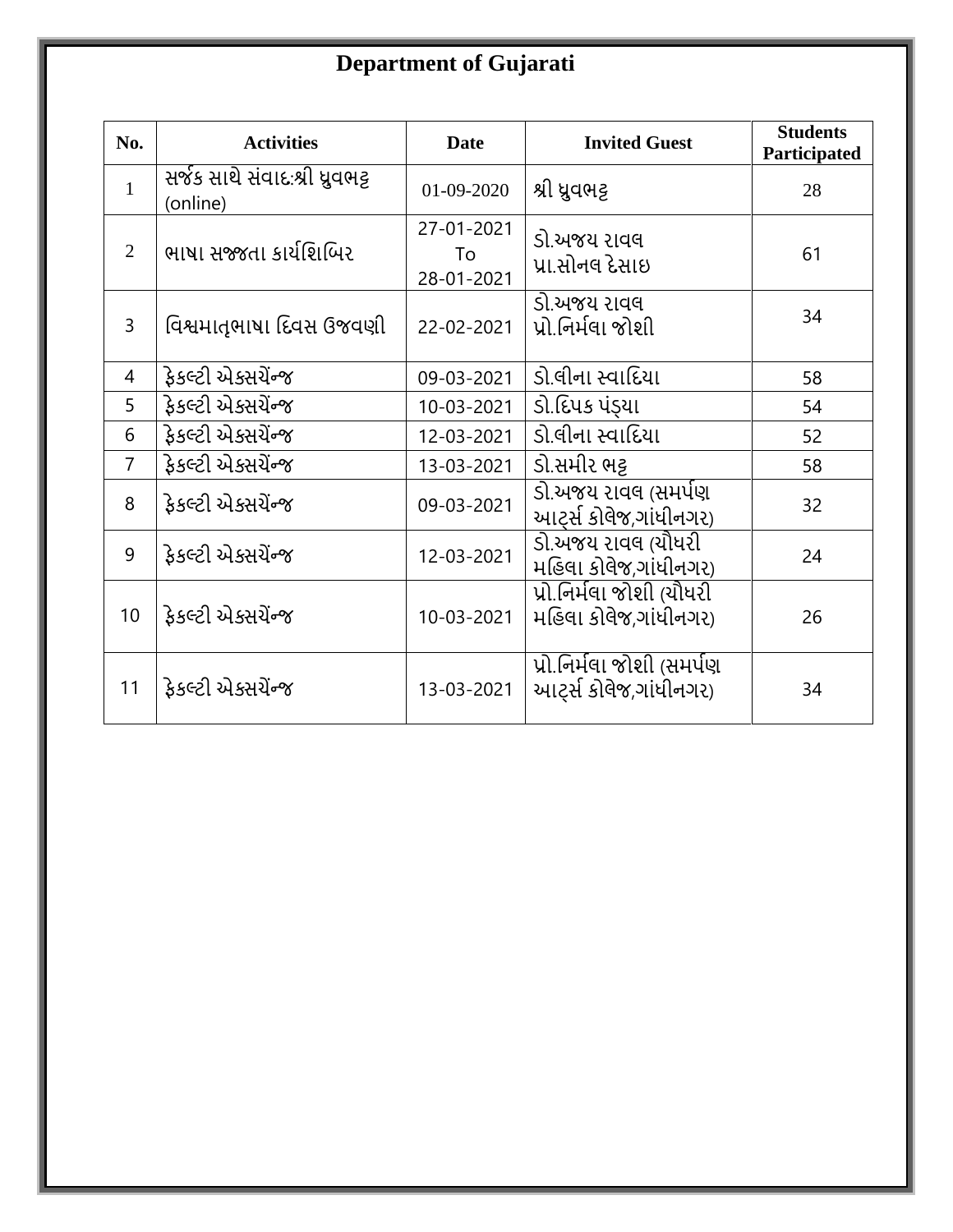| No.            | <b>Activities</b>                                                                                                                    | <b>Date</b>                                                 | <b>Invited Guest</b>                                                | <b>Students</b><br>Participated |
|----------------|--------------------------------------------------------------------------------------------------------------------------------------|-------------------------------------------------------------|---------------------------------------------------------------------|---------------------------------|
| 1              | સખીજ્યોત સંગઠન-NGO Visit                                                                                                             | 10-02-2021                                                  | પારસ પટેલ<br>સખી જ્યોત (p.m)<br>રામાવન પરમાર<br>Precedent સખી જ્યોત | 24                              |
| $\overline{2}$ | શિક્ષક દિવસ                                                                                                                          | 05-09-2021                                                  | પ્રિ.ડો.સંગીતા ધાટે                                                 | 20                              |
| $\overline{3}$ | સામુદાયિક કાર્ય Filad Visit                                                                                                          | જાન્યુઆરી<br>અને<br>ફેબ્રુઆરી<br>પ્રતિ.શનિવાર<br>અને રવિવાર |                                                                     | 4-વિદ્યાર્થી<br>$6 - 214$       |
| $\overline{4}$ | વેબીનાર Rudmi અને ઉમિયા<br>કોલેજ સાથે મળીને વિવેકાનંદ<br>જયંતી નિમિતે યુવાદિન ઉજવણી<br>channelizing youth power<br>national building | 08-01-2021                                                  | શ્રી અરવિંદભાઈ વાઘેલા                                               | 500<br>રાજીસ્ટેશન<br>100 જોડાયા |

# **Department of Sociology**

# **Department of Economics**

| No.            | <b>Activities</b>                                                                         | Date       | <b>Invited Guest</b>    | <b>Students</b><br>Participated |
|----------------|-------------------------------------------------------------------------------------------|------------|-------------------------|---------------------------------|
|                | Expert Lecture on "How to"<br>Conduct an Effective Research"                              | 04-03-2021 | Dr. Dipikaben Halpati   | 96                              |
| $\overline{2}$ | Expert Lecture on "Economic<br>Empowerment of women<br>through Self Help Group<br>Scheme" | 12-03-2021 | Prof. Sumitbhai Dantani | 85                              |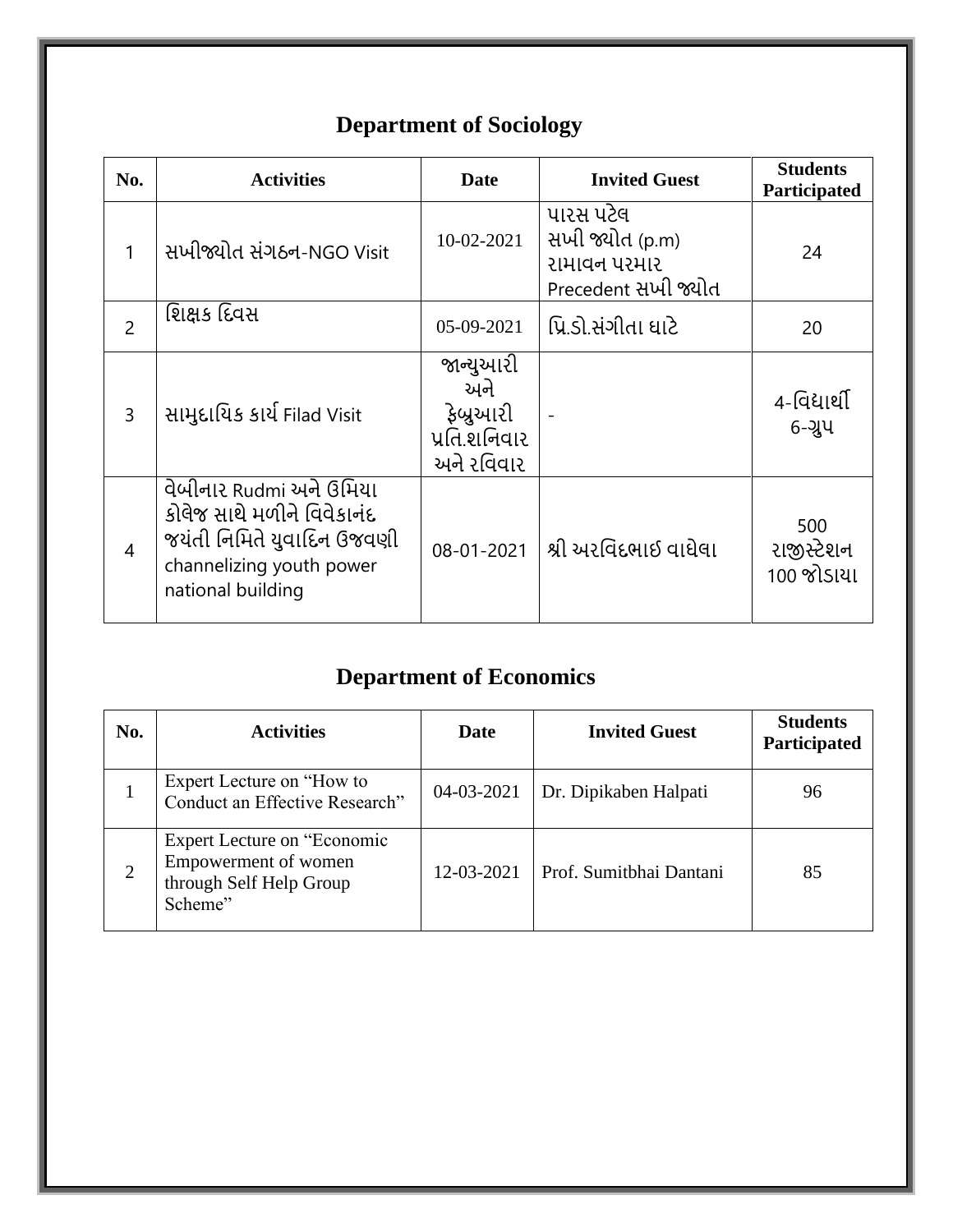# **Department of Commerce**

| No.            | <b>Activities</b>                                                                              | <b>Date</b>                    | <b>Invited Guest</b>    | <b>Students</b><br>Participated |
|----------------|------------------------------------------------------------------------------------------------|--------------------------------|-------------------------|---------------------------------|
| $\mathbf{1}$   | <b>Induction Programme for Sem-</b><br>1B.Com (Eng. & Guj)Students                             | 04-09-2020<br>to<br>05-09-2020 | Dr.Shilpa Patel         | 217                             |
| $\overline{2}$ | Organized Guest Lecture on<br>"Case Study in Marketing"                                        | 27-10-2020                     | Dr.RajendrabhaiRaval    | 167                             |
| $\overline{3}$ | <b>Induction Programme for Sem-</b><br>1M.Com (Eng. & Guj)Students                             | 05-01-2021                     | Dr.ManishbhaiChudasama  |                                 |
| $\overline{4}$ | Organized Guest Lecture on<br>"UGC-NET & GCET-<br>Commerce" for M.Com 1 & 4<br><b>Students</b> | 01-02-2021                     | Dr.Parth Bhatt          | 138                             |
| 5              | Organized Guest Lecture on<br>"Business Purchase Account"<br>for Sem-1 (Eng. & Guj.) Student   | 12-03-2021                     | Dr.R.KPatel             | 239                             |
| 6              | Organized Workshops and<br>course on "Basics of GST &                                          | 27-01-2021<br>To               | Dr.Shilpa Patel<br>$\&$ |                                 |
|                | Tally" for M.Com-1 Students                                                                    | 29-01-2021                     | Mr.NakulSolanki         | 150                             |

## **Department of Psychology**

| No.            | <b>Activities</b>                                          | Date       | <b>Invited Guest</b>          | <b>Students</b><br>Participated |
|----------------|------------------------------------------------------------|------------|-------------------------------|---------------------------------|
|                | "How to Deal with Mental<br>Health in the Corona epidemic" | 03-12-2020 | Prof.Kunjbihari.G.<br>Makwana | 25                              |
| $\overline{2}$ | Career in Psychology"                                      | 17-04-2021 | Prof.Kunjbihari.G.<br>Makwana | 18                              |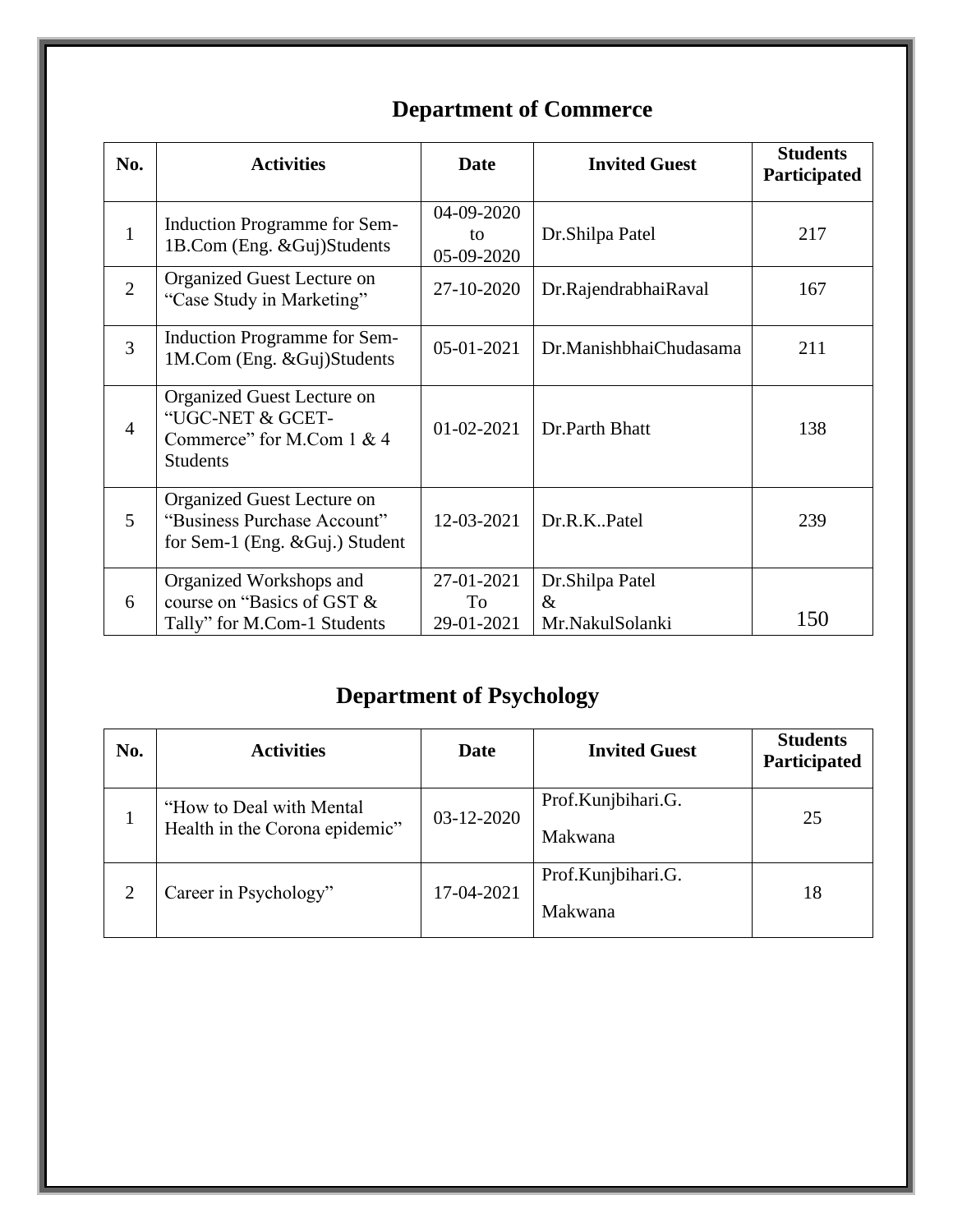| No.            | <b>Activities</b>                                                                                                                                 | <b>Date</b>                                            | <b>Invited Guest</b>                      | <b>Students</b><br>Participated |
|----------------|---------------------------------------------------------------------------------------------------------------------------------------------------|--------------------------------------------------------|-------------------------------------------|---------------------------------|
| $\mathbf{1}$   | Orientation programme(online)                                                                                                                     | 12-10-2020                                             | Dr.PrakashVichiya,<br>Nadiyad             | 237                             |
| $\overline{2}$ | Senior citizen Mask distribution                                                                                                                  | 16-10-2020                                             | $\overline{\phantom{a}}$                  | 05                              |
| $\overline{3}$ | Swami Vivekanand birth<br>anniversary celebration                                                                                                 | 12-01-2021                                             | (Online)BipinBhaiVaghel<br>a, Manishbhai, | 25                              |
| $\overline{4}$ | Celebration the birth anniversary<br>of Subhash Chandra Bose                                                                                      | 23-10-2020                                             | (Online) BipinVaghela                     | 30                              |
| 5              | <b>Celebration of National Voter</b><br>Day Student oath the AMC<br><b>Election Votting</b>                                                       | Manish Chudasama<br>25-01-2021<br>$\&$<br>BipinVaghela |                                           | 28                              |
| 6              | On the occasion of Gandhi<br>Nirvan Day A prayer Meeting<br>was held and silence was<br>Observed for the martyrs and<br>tributes were paid on him | 30-01-2021                                             | Manish Chudasama<br>$\&$<br>BipinVaghela  | 28                              |
| 7              | Students attended the Voting<br>Awareness program the presence<br>of Collector Ahmedabad                                                          | 18-02-2021                                             | <b>Collector of Ahmedabad</b>             | 07                              |
| 8              | AmrutMahotsay of<br>Independence and<br>Dandikuchyatra program<br>Celebration                                                                     | 12-03-2021                                             | Dr.RameshBahadursingh                     | 21                              |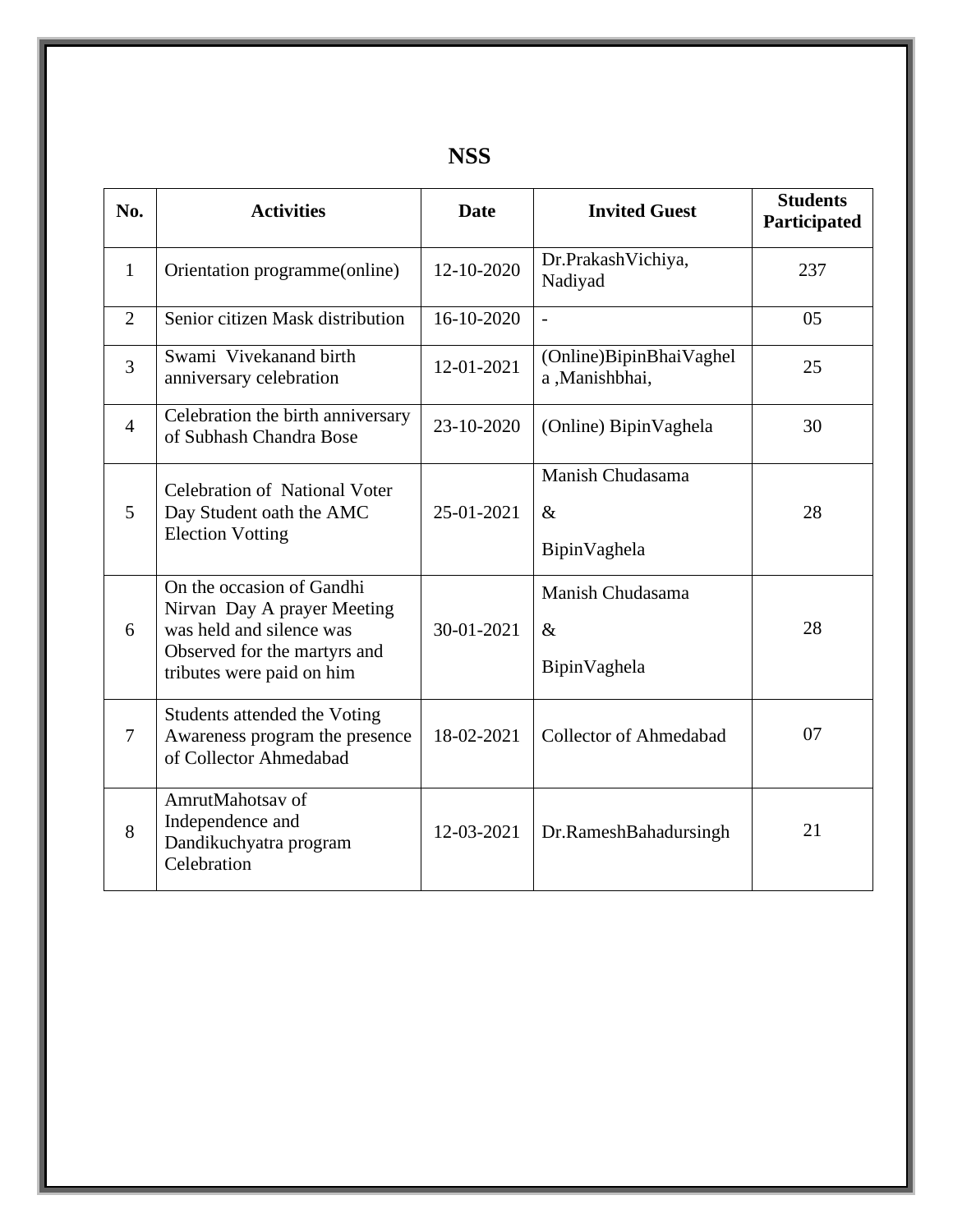### **CWDC**

| No.            | <b>Activities</b>                                                                 | <b>Date</b>                          | <b>Invited Guest</b>     | <b>Students</b><br>Participated |
|----------------|-----------------------------------------------------------------------------------|--------------------------------------|--------------------------|---------------------------------|
| $\mathbf{1}$   | Organized Lecture Series on<br>"Interpreting the Shakti Within"                   | 14-10-2020<br>to<br>$05 - 11 - 2020$ |                          |                                 |
|                | Lecture-1<br>"Three RS(Recognize Resist-<br>Report) the Sexual Abuse"             | 14-10-2020                           | Dr.PritibenTivari        | 358                             |
|                | Lecture-2<br>"Physical Fitness and Wellness<br>in higher Education"               | 22-10-2020                           | Dr.N.J.Chaniyara         | 841                             |
|                | Lecture-3<br>"Women Empowerment our<br>Right and Responsibility"                  | 29-10-2020                           | Mrs. VaijayantibenGupte  | 835                             |
|                | Lecture-4<br>Nutrition Food for College Girls                                     | 05-11-2020                           | Dr.RajeshriKajale        | 840                             |
| $\overline{2}$ | Celebrated international<br>Women's Day by Various<br>Cometitions on "Nari" Theam | 08-03-2021                           | $\overline{\phantom{a}}$ |                                 |
|                | Quiz                                                                              | 08-03-2021                           | $\overline{a}$           | 122                             |
|                | Poster making                                                                     | 08-03-2021                           | $\overline{\phantom{a}}$ | 18                              |
|                | Poetry writing                                                                    | 08-03-2021                           |                          | 21                              |
|                | <b>Short Story Writing</b>                                                        | 08-03-2021                           | $\overline{a}$           | 17                              |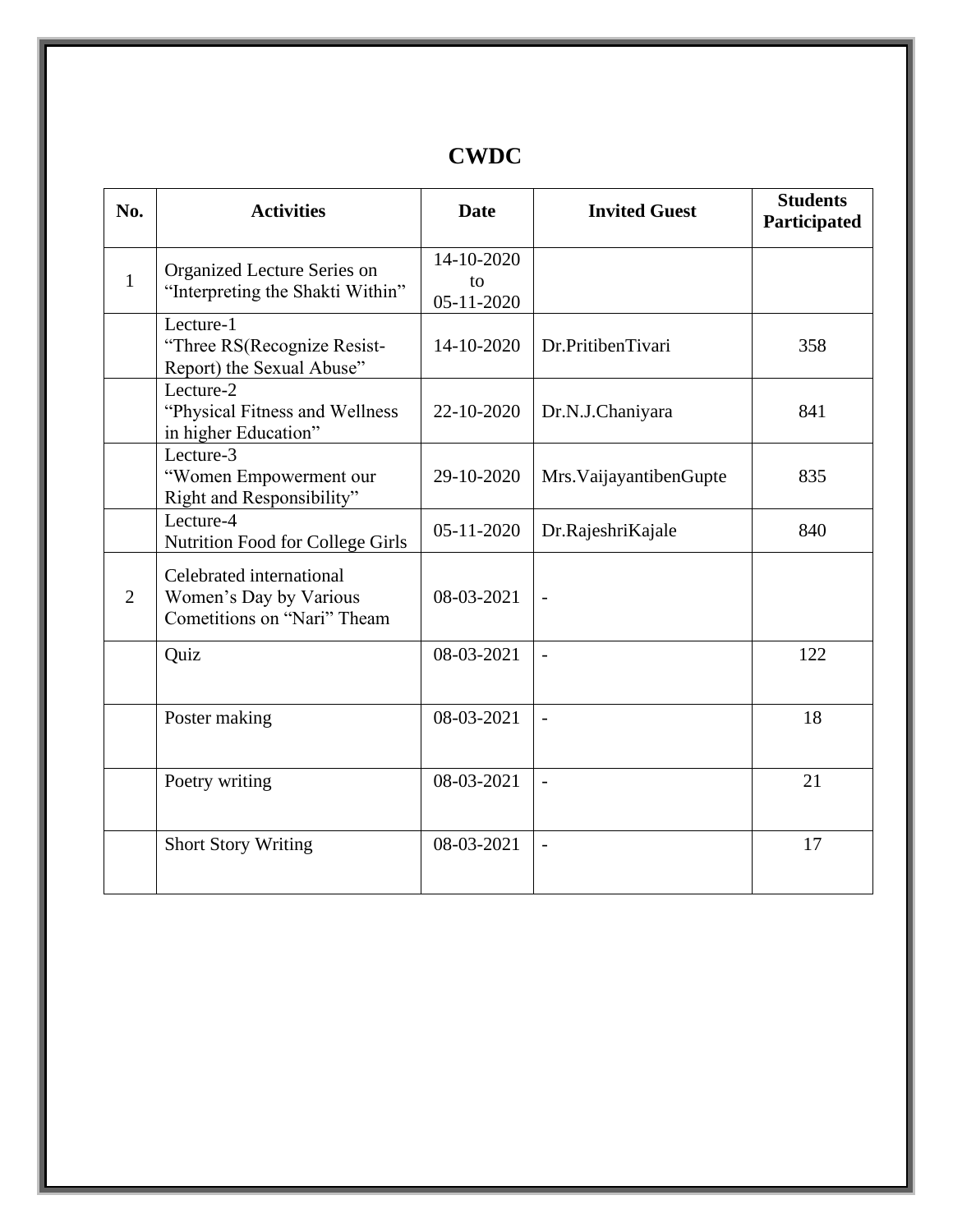# **Sports Achievements**

# **National Player**

| No.            | <b>Games</b>  | <b>Participants</b> | <b>Position</b> |                                                                                |
|----------------|---------------|---------------------|-----------------|--------------------------------------------------------------------------------|
| 1              | Power-lifting | Joshi Dharinee      | $1st \& 2nd$    | Senior National powerlifting<br>Championship-2021(Delhi)                       |
| $\overline{2}$ | Power-lifting | Joshi Dharinee      | 1 <sup>st</sup> | <b>38th Junior National</b><br>powerlifting Championship-<br>2021(J & K)       |
| No.            | <b>Games</b>  | <b>Participants</b> | <b>Position</b> |                                                                                |
| 1              | Power-lifting | Joshi Dharinee      | 1 <sup>st</sup> | <b>Gujarat Power lifting</b><br>Championship atAuro<br><b>University Surat</b> |
| $\overline{2}$ | Power-lifting | Pandya Jyoti        | 2 <sub>nd</sub> | Senior District Unequipped<br>Dead Lift Championship at<br>Ahmedabad           |

## **NCC**

| No.            | <b>Activities</b>                                                                             | <b>Date</b>                 | <b>Place</b>              | <b>Students Participated</b> |
|----------------|-----------------------------------------------------------------------------------------------|-----------------------------|---------------------------|------------------------------|
| $\mathbf{1}$   | Lockdown<br>Duty                                                                              | 16-04-2020 to<br>18-04-2020 | Ahmedabad                 | 2 Cadets                     |
| 2              | માસ્ક વિતરણ                                                                                   | 02-07-2020                  | Ahmedabad                 | 19 Cadets                    |
| 3              | <b>NCC Girls</b><br>Selection                                                                 | 15-12-2020                  | Umiya<br>College          | 24 Cadets                    |
| $\overline{4}$ | Drill                                                                                         | 10-02-2021 to<br>21-02-2021 | Umiya<br>College          | 42 Cadets                    |
| 5              | Online<br><b>Seminars</b>                                                                     |                             | Home                      | All Cadets                   |
| 6              | Corona<br>Awareness<br>visit                                                                  | 25-05-2021                  | Old Age<br>Home<br>(Sola) | 38 Cadets                    |
| $\overline{7}$ | Vaccine<br>Awareness                                                                          | 29-05-2021                  | Slum area                 | 34 Cadets                    |
| 8              | Videos<br>prepared for<br><b>Retired Army</b><br>Man regarding<br>the pandemic<br>of covid-19 | 01-06-2021                  | online                    | 2 Cadets                     |
| 9              | Poster making                                                                                 | 05-06-2021                  | Home                      | All Cadets                   |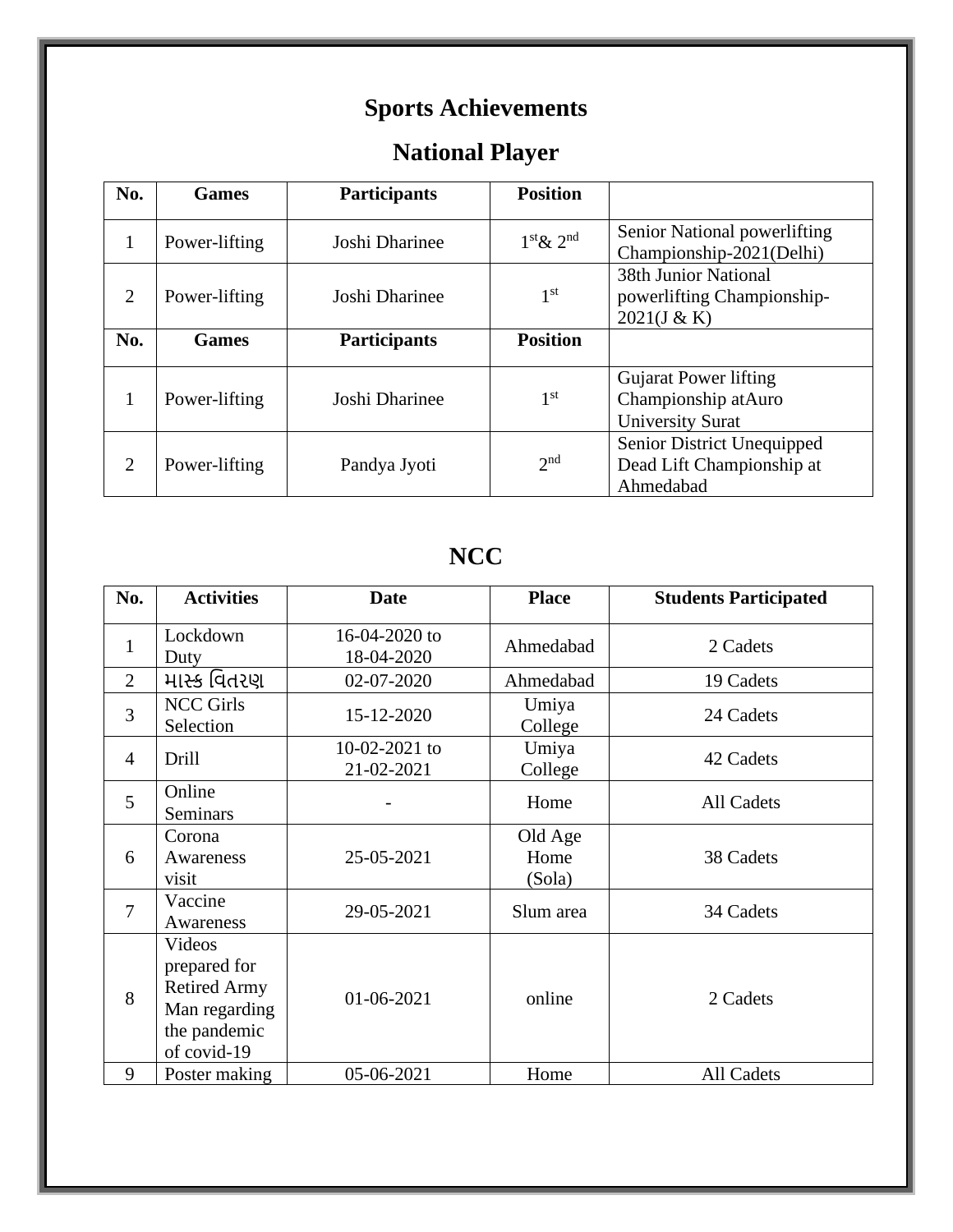| LIST OF INVITED GUEST-EXPERTS (2020-21) |            |                                                         |                                                                                              |              |  |  |
|-----------------------------------------|------------|---------------------------------------------------------|----------------------------------------------------------------------------------------------|--------------|--|--|
| Sr.<br>No.                              | Date       | <b>Invited Guest</b>                                    | <b>Topic</b>                                                                                 | Participated |  |  |
| $\mathbf{1}$                            | 01-09-2020 | શ્રી ધ્રુવભટ્ટ                                          | સર્જક સાથે સંવાદ:શ્રી ધ્રુવભટ્ટ (online)                                                     | 28           |  |  |
| $\overline{2}$                          | 12-10-2020 | Dr.Prakash<br>Vichiya, Nadiyad                          | Orientation programme(online)                                                                | 237          |  |  |
| 3                                       | 14-10-2020 | Dr.Pritiben Tivari                                      | "Three RS(Recognize Resist-Report)<br>the Sexual Abuse"                                      | 358          |  |  |
| 4                                       | 22-10-2020 | Dr.N.J.Chaniyara                                        | "Physical Fitness and Wellness in<br>higher Education"                                       | 841          |  |  |
| 5                                       | 27-10-2020 | Dr.Rajendrabhai<br>Raval                                | Organized Guest Lecture on "Case<br>Study in Marketing"                                      | 167          |  |  |
| 6                                       | 29-10-2020 | Mrs. Vaijayantiben<br>Gupte                             | "Women Empowerment our Right and<br>Responsibility"                                          | 835          |  |  |
| 7                                       | 05-11-2020 | Dr.Rajeshri Kajale                                      | <b>Nutrition Food for College Girls</b>                                                      | 840          |  |  |
| 8                                       | 01-02-2021 | Dr. Parth Bhatt                                         | Organized Guest Lecture on "UGC-<br>NET & GCET-Commerce" for M.Com<br>1 & 4 Students         | 138          |  |  |
| 9                                       | 04-03-2021 | Dr.Dipikaben<br>Halpati                                 | Expert Lecture on "How to Conduct an<br>Effective Research"                                  | 96           |  |  |
| 10                                      | 12-03-2021 | Prof.Sumitbhai<br>Dantani                               | Expert Lecture on "Economic<br>Empowerment of women through Self<br>Help Group Scheme"       | 85           |  |  |
| 11                                      | 12-03-2021 | Dr. R.K.Patel                                           | Organized Guest Lecture on "Business<br>Purchase Account" for Sem-1 (Eng. &<br>Guj.) Student | 239          |  |  |
| 12                                      | 18-03-2021 | Prin.Dr.Mamta<br><b>Sharma</b><br>Vivekanand<br>College | <b>Influence of Western Poetics</b>                                                          | 20           |  |  |
| 13                                      | 08-04-2021 | Dr. Jors vaja                                           | Lecture series Aristotle                                                                     | 68           |  |  |
| 14                                      | 09-04-2021 | Prof.Rajesh Barot                                       | Lecture series Figures of Speech                                                             | 45           |  |  |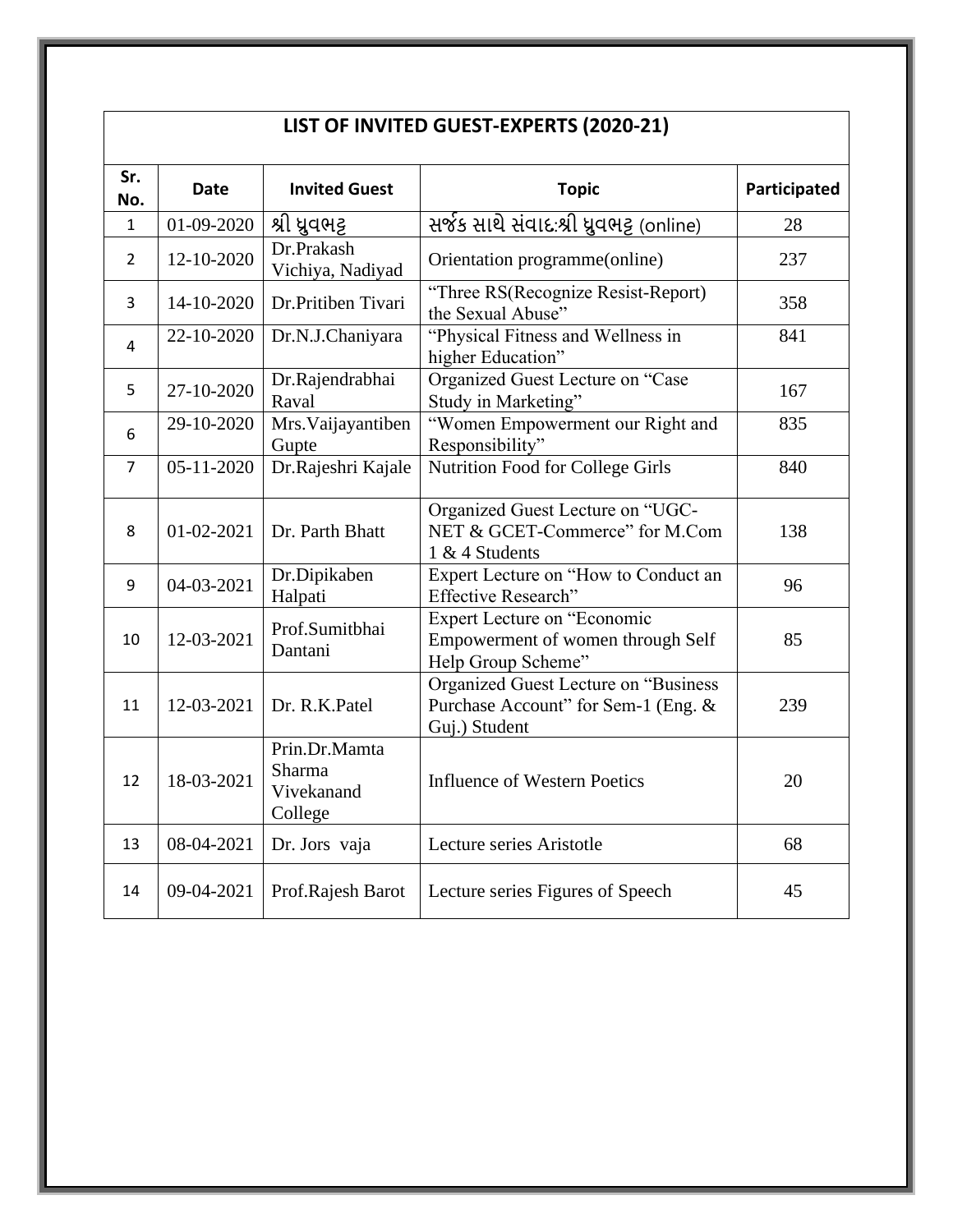| <b>STANDARD</b>    | GUJ.UNI.  | <b>COLLEGE</b> | DIST.     | <b>FIRST CLASS</b> | <b>REMARK</b>   |
|--------------------|-----------|----------------|-----------|--------------------|-----------------|
| M COM SEM-3        | 88.81%    | 93.10%         | 43        | 81                 | <b>1 RANKER</b> |
| B.A.SEM-1          | <b>NA</b> | <b>NA</b>      | <b>NA</b> | <b>NA</b>          |                 |
| B.A.SEM-3          | 79.76%    | 94.73%         | 13        | 68                 |                 |
| B.A.SEM-5          | 86.26%    | 99.27%         | 38        | 58                 | 2 RANKER        |
| B.COM.SEM-1        | <b>NA</b> | <b>NA</b>      | <b>NA</b> | <b>NA</b>          |                 |
| B.COM.SEM-3        | 78.69%    | 98.00%         | 39        | 84                 | <b>1 RANKER</b> |
| <b>B.COM SEM-5</b> | 83.65%    | 83.80%         | 56        | 81                 | <b>1 RANKER</b> |

### **RESULT 2020-21**

# Placement Fair (Gujarat University)

| No.             | Name of<br>Company               | <b>Total</b><br><b>Vacancy</b> | <b>Number of</b><br><b>Students who</b><br>face interview | <b>Round</b><br>$\mathbf{1}$ | Round 2        | <b>Number</b><br><b>Students.</b><br><b>Shortlist</b> | <b>Selected</b><br>offer/Let<br>ter |
|-----------------|----------------------------------|--------------------------------|-----------------------------------------------------------|------------------------------|----------------|-------------------------------------------------------|-------------------------------------|
| $\mathbf{1}$    | <b>HDFC</b> Bank                 | 10                             | 30                                                        | 30                           | 22             |                                                       |                                     |
| 2               | Yudra food &<br><b>Beverages</b> | 40                             | 47                                                        | 47                           | 10             |                                                       |                                     |
| $\overline{3}$  | <b>Astute Group</b>              | 20                             | 22                                                        | 22                           | 12             |                                                       |                                     |
| $\overline{4}$  | <b>Just Price</b>                | 10                             | 15                                                        | 15                           | 8              |                                                       |                                     |
| $5\overline{)}$ | NiitManinagar                    | 35                             | 28                                                        | 28                           | 19             |                                                       | $\overline{\phantom{0}}$            |
| 6               | G.P.Sheth<br>& Co.               | 04                             | $\overline{\phantom{a}}$                                  | $\overline{a}$               | $\overline{a}$ |                                                       | $\overline{\phantom{0}}$            |
| $\overline{7}$  | Trident<br>financial<br>Services | 65                             | 42                                                        | 42                           | 35             |                                                       |                                     |
| 8               | Rao HR<br>Consultancy            | 44                             | 24                                                        | 24                           | 20             |                                                       |                                     |
| 9               | 5 Paisa capital<br>Limited       | 50                             | 35                                                        | 35                           | 28             |                                                       |                                     |
| 10              | LIC of India                     | 100                            | 49                                                        | 49                           | 36             |                                                       |                                     |